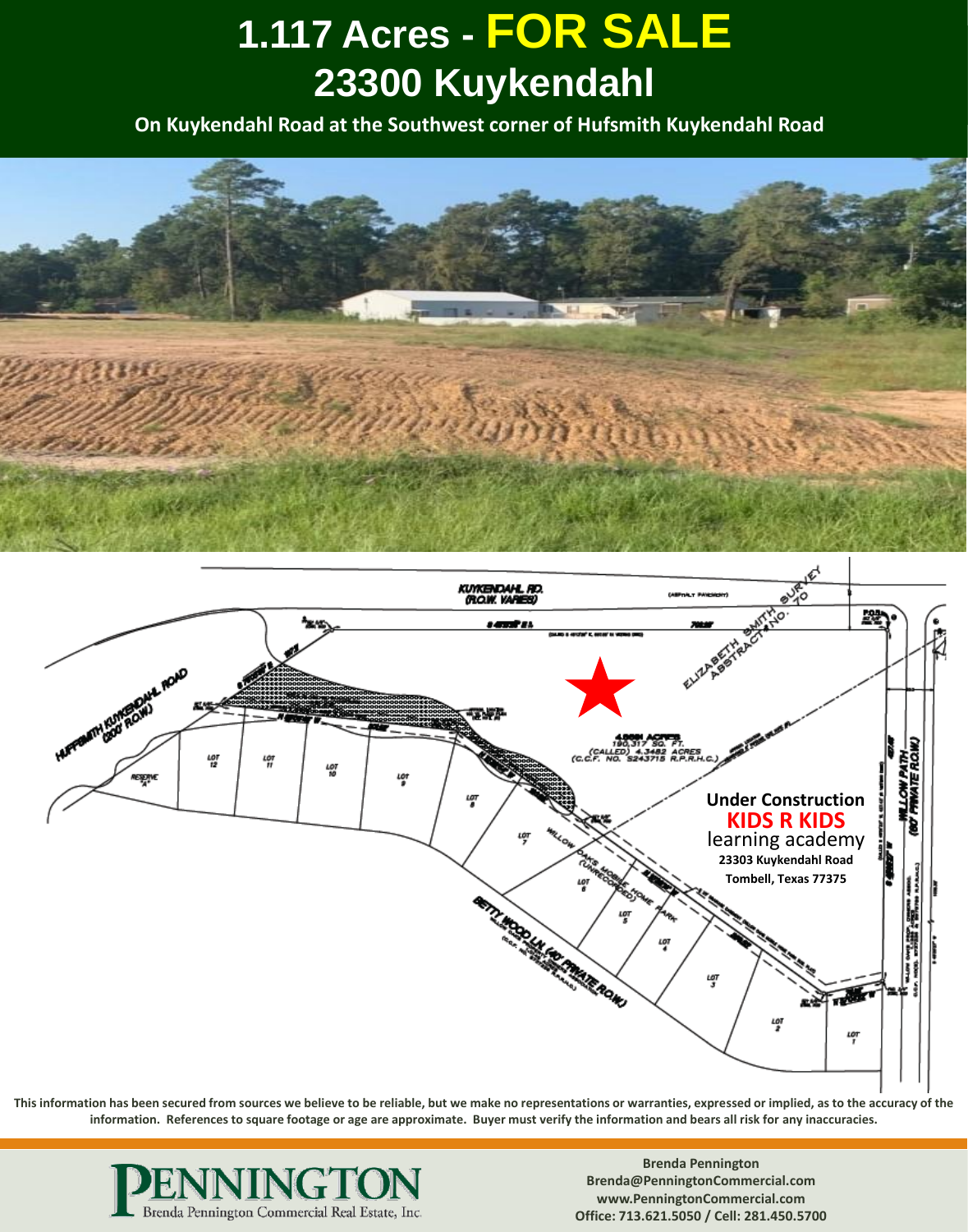**On Kuykendahl Road at the Southwest corner of Hufsmith Kuykendahl Road**

#### **Site Plan**



**This information has been secured from sources we believe to be reliable, but we make no representations or warranties, expressed or implied, as to the accuracy of the information. References to square footage or age are approximate. Buyer must verify the information and bears all risk for any inaccuracies.**

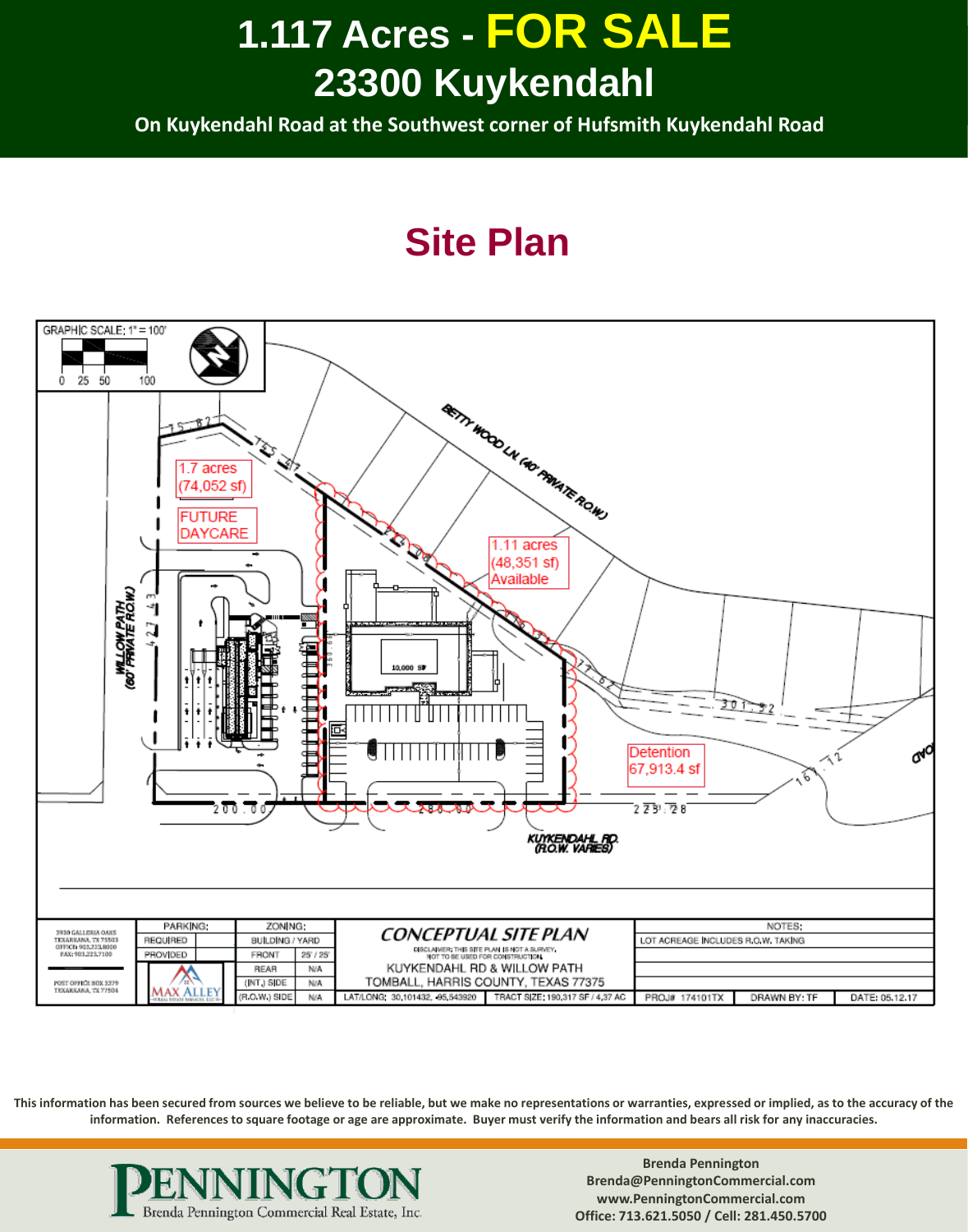**On Kuykendahl Road at the Southwest corner of Hufsmith Kuykendahl Road**

### **Location**

#### On Kuykendahl Road at the Southwest corner of Hufsmith Kuykendahl Road



**This information has been secured from sources we believe to be reliable, but we make no representations or warranties, expressed or implied, as to the accuracy of the information. References to square footage or age are approximate. Buyer must verify the information and bears all risk for any inaccuracies.**